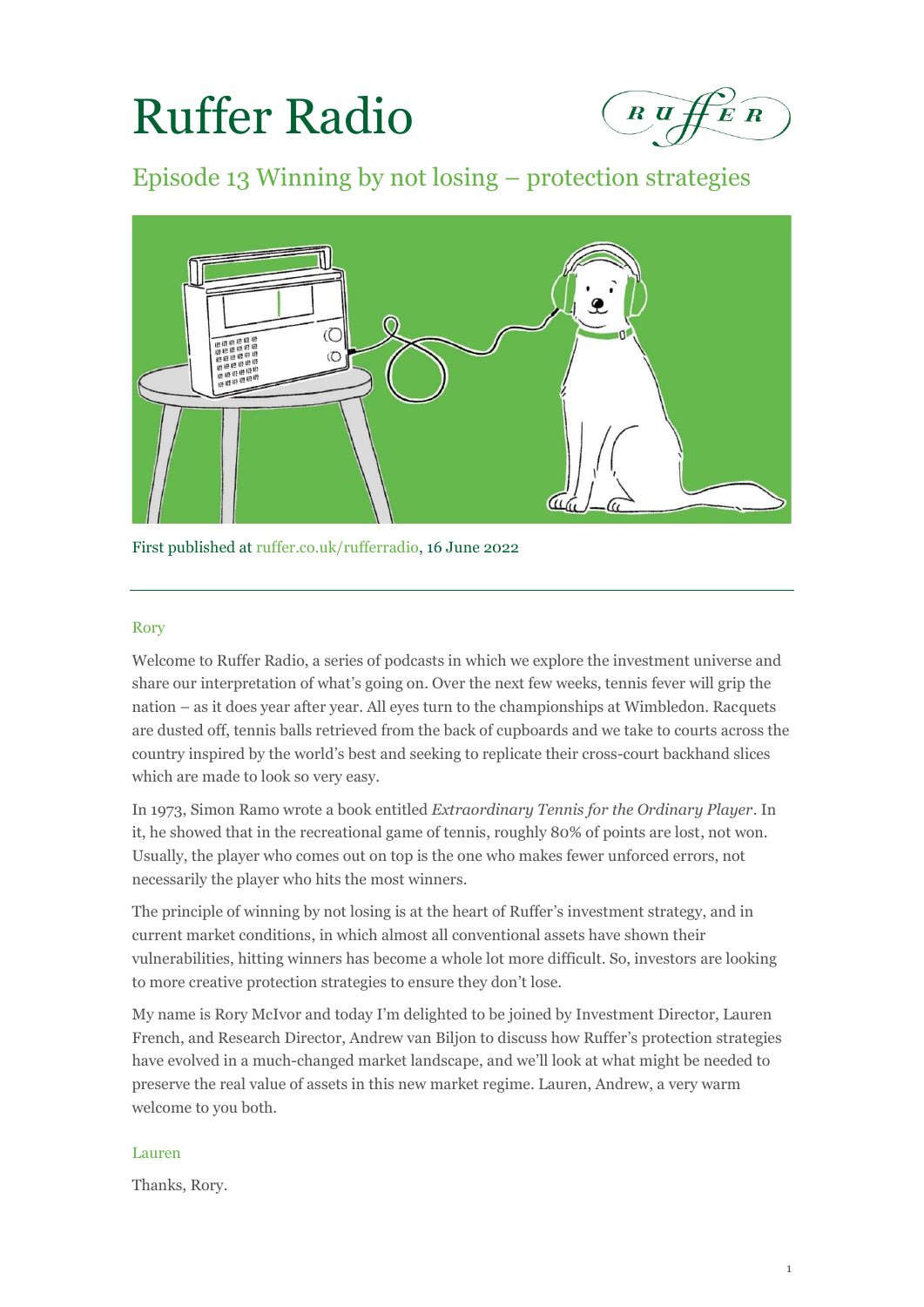# Andrew

Thank you.

# Rory

Lauren, I thought we might begin with a bit of an overview as to why protecting the downside, why protection is so important to you at Ruffer.

# Lauren

Well, capital preservation is at the heart of everything that we do here at Ruffer in the way that we construct portfolios, and what we found is that there's a huge power in protecting against the downside. It's very difficult to make up for a loss that you experience in your investment so if we start with £100 and we lose 50%, and we get to £50 pounds just to get back to where you started from, you need 100% growth. So really it's that power of compounding and not losing money over time which has been demonstrated through Ruffer's history.

Secondly, avoiding volatility is really important for those clients who have drawdown requirements in their portfolios. So, in a time when your portfolio's heavily down and you draw from it, it actually has an erosive effect over time. By producing a less volatile journey and creating fewer 'bad times' to draw from your portfolio, that can actually lead to powerful outcome in the long run, too.

## Rory

And Andrew, within a broad overview of the Ruffer approach, could you just explain a little bit about the practicalities involved?

# Andrew

Absolutely, yeah. I think it's important to note that this has always been Ruffer's approach. It's just that the way we've had to go about doing it has changed slightly and that's driven by market conditions. But fundamentally, what are we trying to do? We're trying to build a portfolio of offsetting assets, but obviously, it's no good if they all offset each other perfectly and you end up standing still. So, we need things that will do well in different scenarios and we need to balance those out, and most important, we want things that we call 'convex'. Now what does that mean? It means something that will do much better and will accelerate in a certain direction if things are moving in its favour. And if you can balance those types of investments out, you can end up with something that does well enough in normal times, but in extraordinary times, does even better and can lead to a very powerful long-term effect.

# Rory

Lauren, perhaps it would be helpful to discuss how the history of Ruffer's protection strategies have evolved? I mean, Andrew mentioned how what we're doing has remained the same throughout the course of Ruffer's history, but clearly, the actual assets that you own will be very different now perhaps to what was helpful and useful in market crisis gone by. An overview would be helpful…

#### Lauren

Absolutely.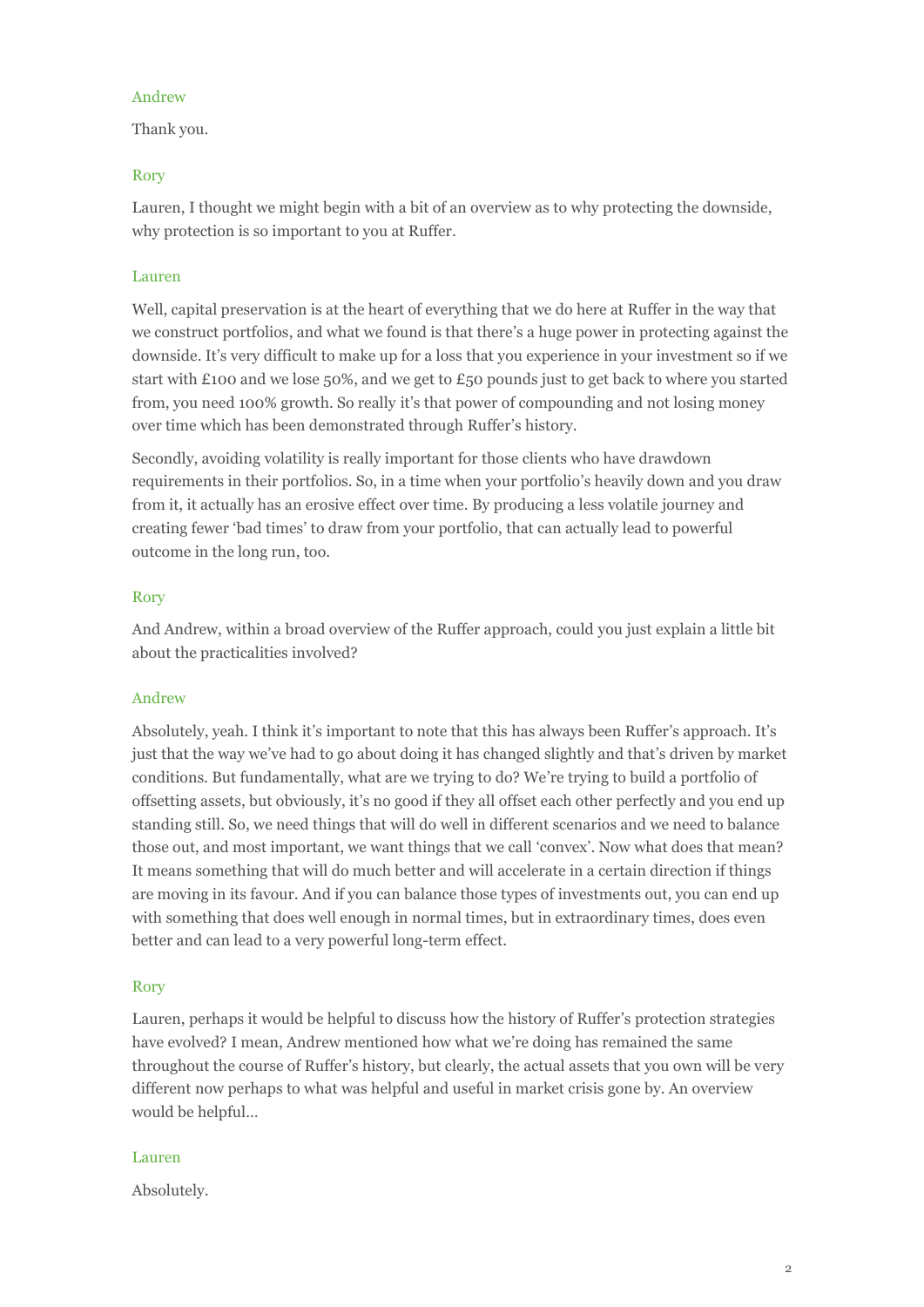## Rory

…but obviously, you don't need to take us through every strategy at every mood and time.

## Lauren

Yeah, we'd be here all day if we try that. But there are some discernible themes if we look back through history. The key point is that, yes, the nature of the offsetting quality of assets has changed, it's a very difficult landscape now which makes it difficult to identify safe havens – the offsetting qualities in the portfolio right now are very different to history. But I think one important tactic that we've seen through previous inflection points at Ruffer is the avoidance of overvalued areas. So, if we take the .com era as an example, avoiding all technology, media and telecom stocks in the lead up to the dot.com crash was a really powerful way of protecting against the downside and similarly, in the financial crisis, avoiding financial stocks.

# Rory

And Lauren, that sounds very easy to do. You just don't own overvalued assets. Why do investors get caught up in owning the stocks that are the flavour of the day?

## Lauren

Well, I think, it's the attractiveness of the returns in the short run and the stocks that are in favour and are popular are likely to be those that do in fact outperform in the short run. So, we try to take a step back from that. Not to be deliberately contrarian, but just to identify overall portfolio assets that blend together nicely to produce this portfolio that we believe will be robust in different market conditions. So, I think importantly for us, when we look back through the past, sometimes our protective positioning has been taken well in advance and so, the avoidance of the popular stocks can require patience and trust with our approach. You know, avoiding internet stocks at the time when the market was booming, avoiding financials, and more recently, avoiding tech stocks, you know, Ruffer has stood out from avoiding the popular frenzies which have performed well, but that has then been validated in times when we've seen the sell-off.

#### Rory

And that was avoiding financials in the great financial crisis in 2008. So, you said that often you take a protective position quite early on. What were the protective positions you actively bought into in 2001 in the dot.com bust and then again, in 2008 and in the covid crash of 2020?

#### Lauren

In the lead up to the 2000s, it was very much a government bond position outside of equities. So 55% of the portfolio was invested in highly rated UK and European debt and cash. And currency exposure here favoured sterling and the euro. So, really, it was that kind of traditional flight to safety that really helped us in that time, and also, holding the unfashionable equities, just as the food and bus companies look stupid in 1999, they looked great in 2000, and government bonds really helped to offset during this period too. Whereas in 2008, it was very much more currencies, so positioning the yen and the Swiss franc, sort of the traditional flight to safety with ultra-defensive Swiss gilts and Japanese equities which helped. You also then asked about covid. Well, back to Andrew's point on convex payoffs during the lead-up to the pandemic, we were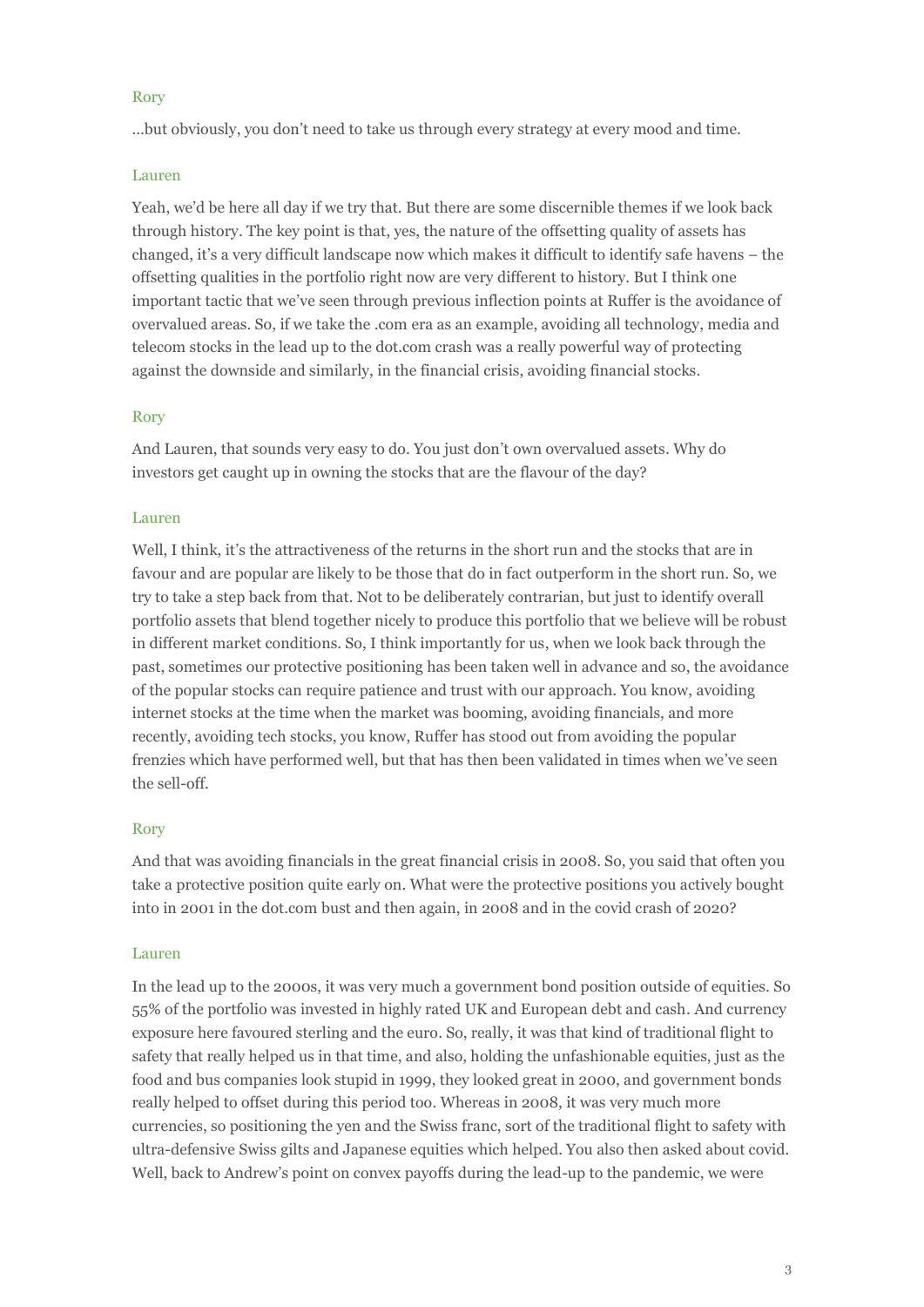concerned about the correlation of these safe havens so we were holding less conventional assets in the form of options and credit protection and these were what helped to offset losses in 2020.

## Rory

Andrew, we've discussed at length on Ruffer Radio and elsewhere how the rules of the game appear to be shifting beneath our feet. Conditions today in markets are markedly more challenging perhaps than they have been at any point in recent history. How exactly is this the case and how does that change your approach to protection strategies?

### Andrew

I think as investors in the market, many of our listeners can probably feel this day-to-day by the price moves they're seeing and some of the losses they've experienced, but there are three things that really we can point to as direct evidence of what's different about today. Now, the first one is that asset classes, and by that I mean, all sorts of different asset classes, so bonds, equities, commodities, are all being driven by the same couple of risk factors. So, there's only really one or two kinds of generic factors that are driving prices right across the board and that's quite unusual, and we can measure that and we've sort of seen that that's trended up over the last 15 years or so. Now, there are a number of reasons we could point to for why that's the case. It probably has to do with central bank intervention, the structure of markets today, the impairment of the risk function through commercial banks, but the upshot is that it's much harder to find diversifying assets and to build a portfolio of these assets like we're trying to do that can withstand most market environments. The second thing is that we're seeing a much higher incidence of tail risk in equity markets.

#### Rory

What do you mean by tail risk?

## Andrew

So, tail risk is the events that happen in the tails of distribution, the ones that happened less often. Now, normally, that's fine because you could say that they have it less often therefore they're not important. But we are seeing big negative events in the tail happening more often than they used to, and also those events are more severe than they used to be. And again, there's probably a few factors we could point to, to do with market structures and risk factors, but again, as an investor, you're sitting there day-to-day and you're experiencing very sharp and very large drops in the equity market that you haven't necessarily seen before, at least at the same frequency. And then the final thing is one that everyone's very keenly aware of but we're at the end, basically, of a 40 year downtrend in interest rates ever since the inflationary period of the 70s and 80s. And that, you know, we're not saying that that necessarily needs to reverse completely and start going all the way back up the page, but it is a big change in markets and it does mean that the relationships between assets are going to be very different, and the way we approach investment and portfolio construction is going to have to change as well.

#### Rory

Andrew, more recently, you've begun using alternative protections, and Lauren referred to some of the credit positions that were taken in 2020, and indeed, the volatility call options, is that the focus of the protection strategies in the Ruffer portfolio today?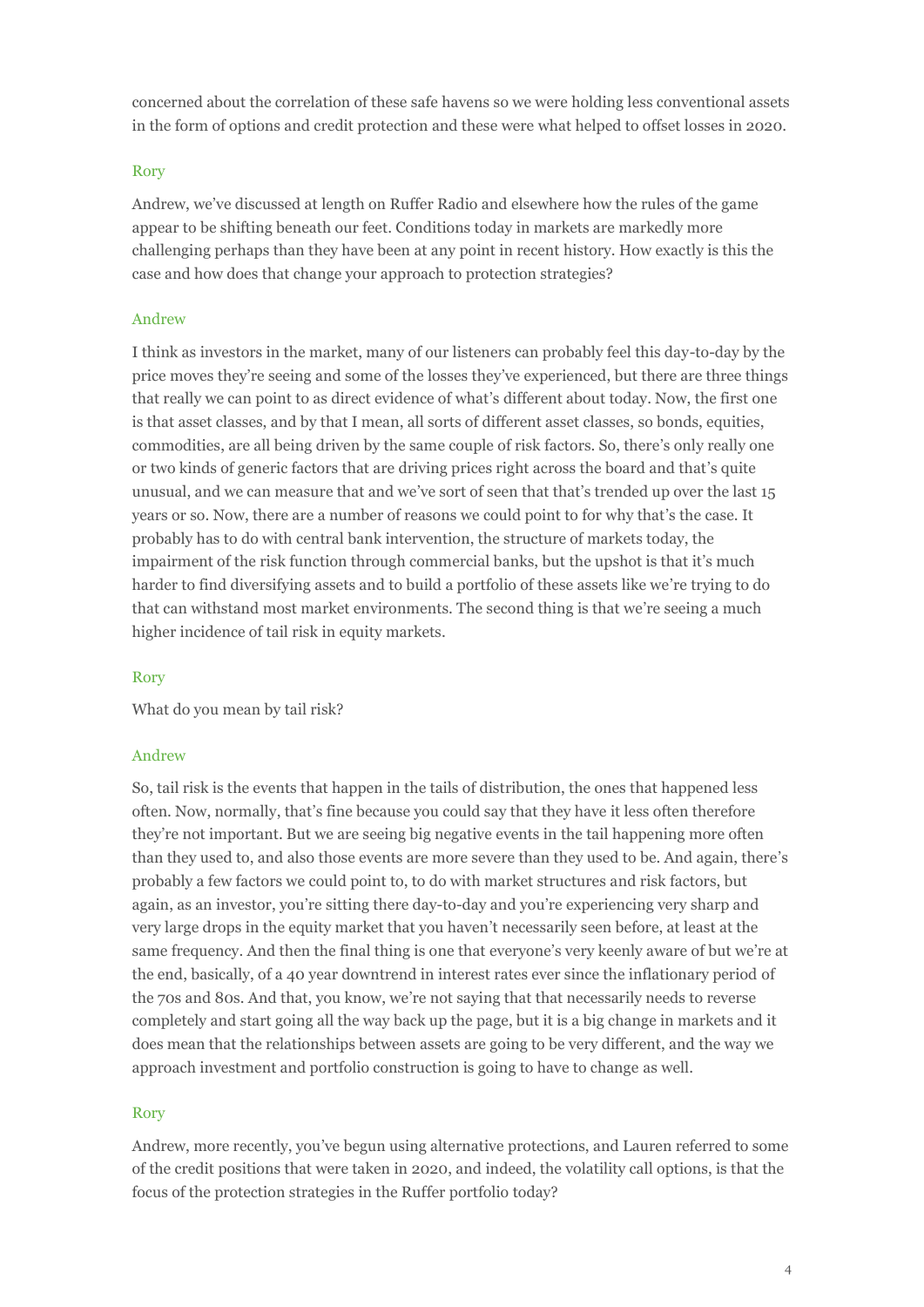## Andrew

It is. And I think it's important to kind of get to why we're using the stuff. Because in the good old days, you could go and buy US treasury and be assured that if the equity market fell, that treasury would probably go up and value or at least be less volatile, and that would mean that your portfolio overall was fine. But because we're at the end of that big downward trend in interest rates and because we're seeing inflation coming back into markets, you can no longer rely on these assets that used to be very reliably offsetting in the past. So, we're finding we're having to go out and find things that we know will be protective, and that means engaging in the derivatives market and using things like equity index options, FX options, and also, protection on credit indices. Unfortunately, when you start to use those instruments, you tend to suffer a drag through time. So, they'll cost you money to be in those positions, and that's led a lot of investors to kind of shy away from them because returns are hard to come by, as we all know. But we feel that actually, the opposite approach should be taken. You should be willing to incur those costs which then allows you to invest more in equity markets and other assets than you otherwise might, and if you pick the right protections that are convex, again, which go up by more than your assets are falling in a bad scenario, then the overall balance of your portfolio will mean that you're protected. You should appreciate through time but in bad times, you'll hopefully have a positive skew to your returns and it'll go up very strongly. And that's what we're trying to do here, and those are the kinds of instruments that we're looking for and engaging with today.

## Rory

So, Lauren, let's lift the lid slightly on those protection assets. What do you currently have in play in the portfolio today?

# Lauren

So, one of the key protective assets that we've got in play for the long-term are index link bonds, and that's reflective of Ruffer's long-term structural view around higher inflation, but in the short run these are very much vulnerable to rising interest rates and we've spoken about this before, Rory, but it's crucial to us that we can continue to hold them. So, we're holding swaptions to protect against the fall in the bonds, which was what we've seen significantly this year.

#### Rory

And just for listeners who might not be acquainted with swaptions, could you just explain how they work?

#### Lauren

It's effectively an instrument which goes up in value when interest rates are rising.

# Rory

And that's one element of it. So, you're protecting against interest rate risk, but there's also some protection strategies within the credit sphere as well. Is that right?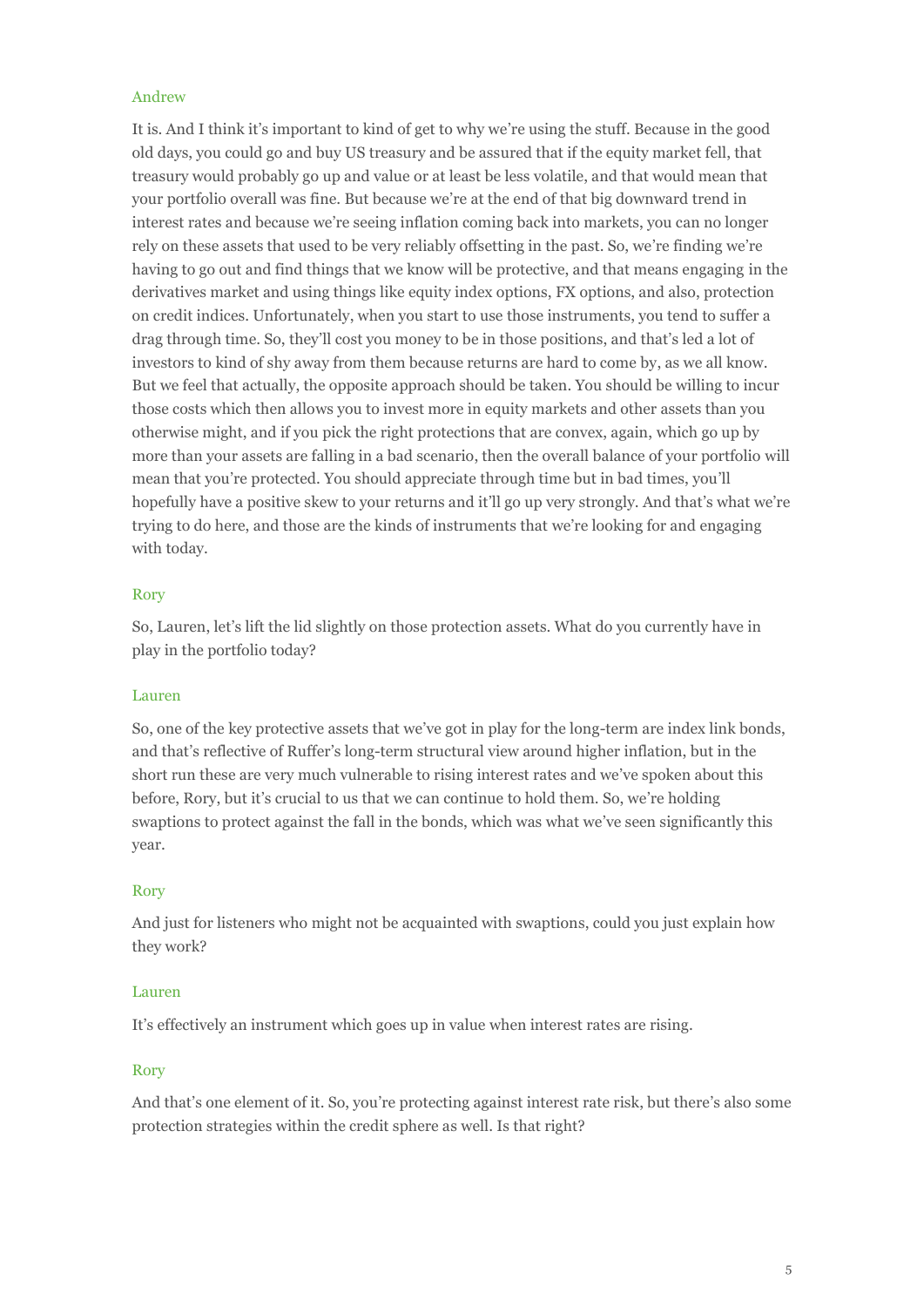#### Lauren

Yeah, and some equity market downside protection. So we own puts which we've held throughout this year. These are puts on individual equities which are designed to go up in value when the equity market's falling and they've been very important this year. And then onto credit, as you mentioned, these are credit strategies which effectively go up when there's more disorderly sell-off in the bond market, so either when corporates look more likely to defaults and needs credit default swaps which go up in value significantly in more turbulent times than the bond market.

#### Rory

And Andrew, the assets in the protection strategies that you've used in the Ruffer portfolio have been iterative over the course of the firm's history, but they really have altered quite significantly over the course of the last couple of years or so, and the hunt for convex payoffs as you said has become all the more trying. It'd be really helpful just to get an understanding of how these changes have manifested and to get a sense of the practicalities of managing the protection strategies on a day-to-day basis.

#### Andrew

Well, pre-covid crash, our job was quite easy really because the market was fundamentally mispricing the tail risks we've been talking about. That market didn't really think they could happen and they weren't being priced into these protections. So, we had stuff that did very, very well in that crash and that was fine. But after that, we then found that in most of these areas that we were using, the pricing was very much there after the covid crash which makes sense because the market just experienced it. So we had to start looking for different ways to try and achieve similar protection, and the first direction we went into was altering the specific thing we were holding. So, the example here is we used to protect equities very directly but after the covid crash, we had to look at FX as a kind of a stand-in for that. And there are certain FX crosses that you know will move in one direction very strongly if equity markets are falling, and that's the kind of thing we'll look at. And then you have to acknowledge that you're taking a bit of risk there because you're relying on that correlation between the FX and the equity market to hold. And other things we've done is we've looked at targeting more specific areas of the equity market as well. So we all know that the tech sector sort of ran away with itself a little bit after the covid crash since the recovery, and some of those areas we found were getting completely overblown and that protection on those equity industries, those sectors of the equity market at least were probably not pricing in the full extent to which they could fall especially if that sort of crowded mentality of the markets started to reverse, so the kind of mid-cap tech sectors where we were looking for those types of thing. And then coming into this year, we found that, you know, the biggest risk we were worried about was the perception of inflation falling back very strongly because that will impact our inflation-link bonds, it'll impact things like energy stocks. So, we looked at the FTSE 100 UK index as a good proxy for that kind of measure and puts on that index again were not as expensive as they otherwise might be if those bad events come out. So, everything I'm talking about here is a kind of, it's sort of a conditional mentality. You don't think about how markets are as they sit today but you think about what the kind of bad case will look like for your portfolio. And once you can get your head around that, you can then start to think about which protections will work in that conditional scenario and then look at the pricing of all those different options and pick the ones that are necessarily pricing in those bad outcomes and go from there.